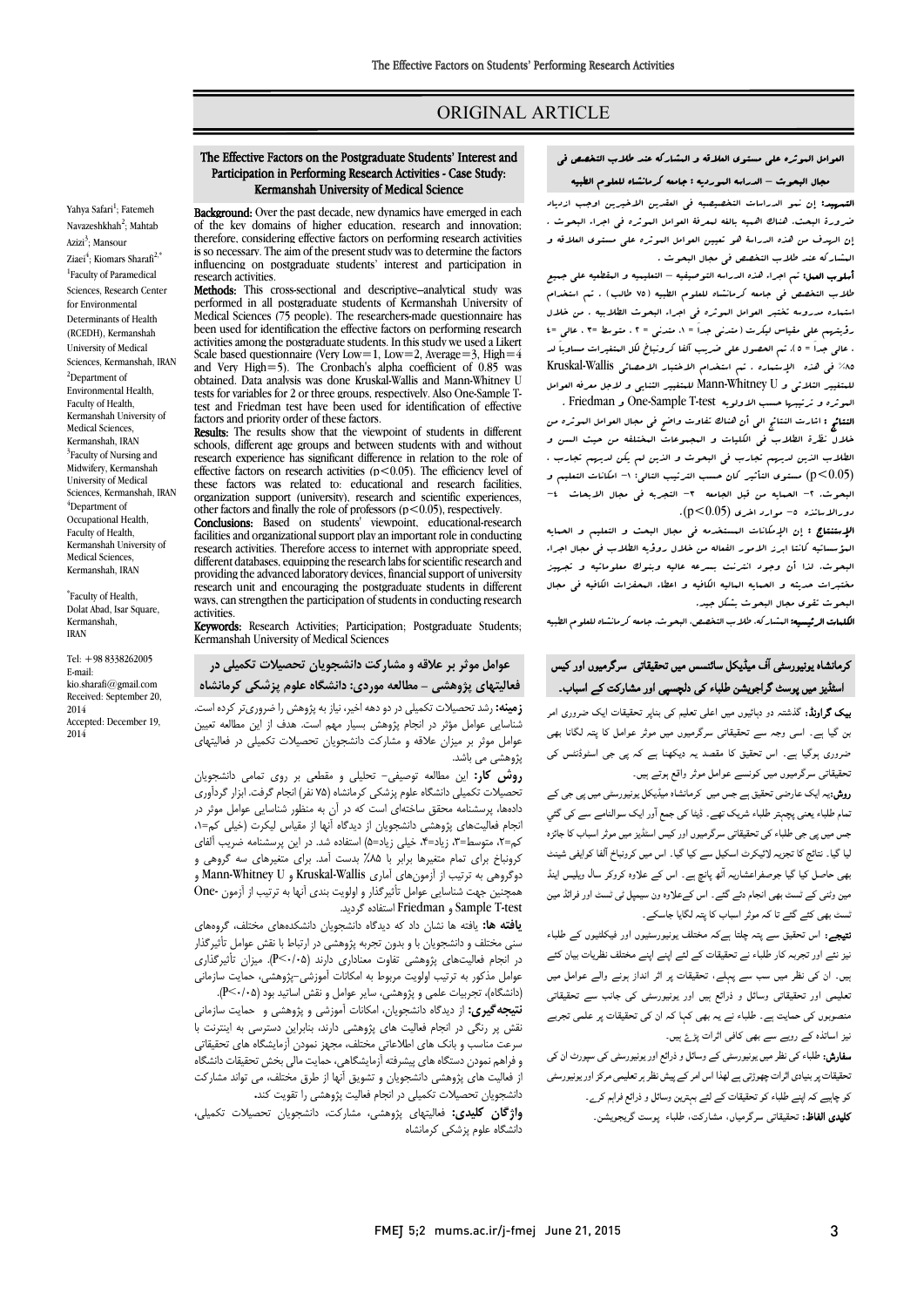$\overline{a}$  $\overline{a}$ 

## INTRODUCTION

 Research has always been known as a material and spiritual tools. Without doubt research is one of the key points of dynamics have emerged in each of the key domains of higher education, research and innovation. Research, learning and teaching are among important processes and skills for students, especially postgraduate students and play an and expansion of scientific services in the society (1, 2). Respect to research program, requires large, comprehensive and all-encompassing vision which necessitate the more seriously, more flexible and more practical attention of today's world, universities defined as the mainstream of thought and reflection about issues in society. One of the most important strengths of higher education in the past fifteen years is their growth towards every subject. Higher of knowledge production (4). Today one of the most important and attractive categories of interest in higher education, is the "research-based learning" and its various between the areas of research and education with the arrival of the research in the higher education and particularly in the field of education is possible (5). It is not possible to develop people but we must provide an environment that facilitates production science. In recent years, expert- induced research like vertical development has been questioned very intensively and the issue of the local community's role in research is strengthened (6, 1). In other studies, the method important factors in students' participation in conducting research activities. This means that getting people interested in solo projects and in only one university is the main reason of lack of participation of other people in the research information is one of the obstacles for the participation of people in scientific-research activities (8). Meanwhile, students expressed the lowest satisfaction from library and Internet resources, and they stated that paying attention to<br>these subjects must be placed at the first priority (9). In another study, professors stated that students have little interest for participating in research and this is because they do not have sufficient knowledge about principles of instructions on research methodology and should be encouraged to consider research as a part of their educational programs. Faculty members should be motivated to devote more time and energy towards students' research process of performing research and lack of timely budget allocation, are the most important barriers were identified in human progress during history. Over the past decade, new important role in the improvement of educational processes university managers and above all higher authorities (3). In education is now very important as it is an important source incarnations of its components. Reduction of the distances their development and prosper their creative talents in of choosing research topic has been known as one of the projects (7). Others believe that lack of access to sources of Internet resources, and they stated that paying attention to research activities. Students require receiving detailed activities. The low value of research, long administrative the field of students' research activities (10, 11).

 Students' researches and studies provide strong incentives Students' studies provide strong incentives and cause for students to enter the field of study and research.

 and group research. In this regard, a study showed that training of research methodology to medical students increased their positive attitude to science and research activities and also improved their ability to performing<br>research in higher education (12) students to become more successful in the field of individual research in higher education (12).

 Since most students have no experience of research and teaching methods by professors are allocated much time students' views on their involvement in the research programs, the status and value of students' researches determined in the country and it is better that students' research were encouraged and supported at different levels. for the studies and researches and clarifying decision-making authority for approval of research projects can be prevented (13), therefore it is recommended that due to the effect of Also the establishment of implicit and enlightened guidelines from imposing personal preferences (14).

 Paying attention to the appeal made by developed countries obstacles in performing research activities in the developing world can bring worthwhile results. The carried out research especially in recent decades reflects the fact that a lot of limitations such as lack of appropriate allocation of funds, management and regulation, lack of professional researchers, selection of weak research topics , poor management and lack of planning, have always been in the in the field of research and the existence of shortcomings and lack of proper and timely information, rapid changes of way of research.

way or researcn.<br>According to studies conducted in Australia about the main factor affecting the participation of PhD Students' in research activities, six important factors were identified which were include the way of supervision of a thesis by supervisor, skill development, public school climate, required infrastructure performing thesis (15). According to the study by Hafferin et al. in the field of research, factors such as the lack of using the results of research, busy working, problems related to of time and cost, as well as lack of motivation and interest for research activities were cited as the important barriers in the for research, thesis examination and clarity of expectations in statistical analysis, lack of support for research activities, lack way of performing researches (16 and 17).

 This study aimed to determine the factors affecting the and their production of science. Since research and evaluation of the educational criteria, make possible the judgment of the quality and access to the education system goals (18), and identification of these factors for performing doing such study can be strongly felt in order to improve the participation of this group of students in research activities participation of postgraduate students in research activities more research activities is very effective, the necessity of and production of science.

#### METHODS

 This cross-sectional and descriptive – analytical study was performed in all postgraduate students of Kermanshah University of Medical Sciences (75 people) and the sampling method was census. The researchers-made questionnaire has research activities according to students' viewpoint. This been used for identification of the effective factors on doing

Ι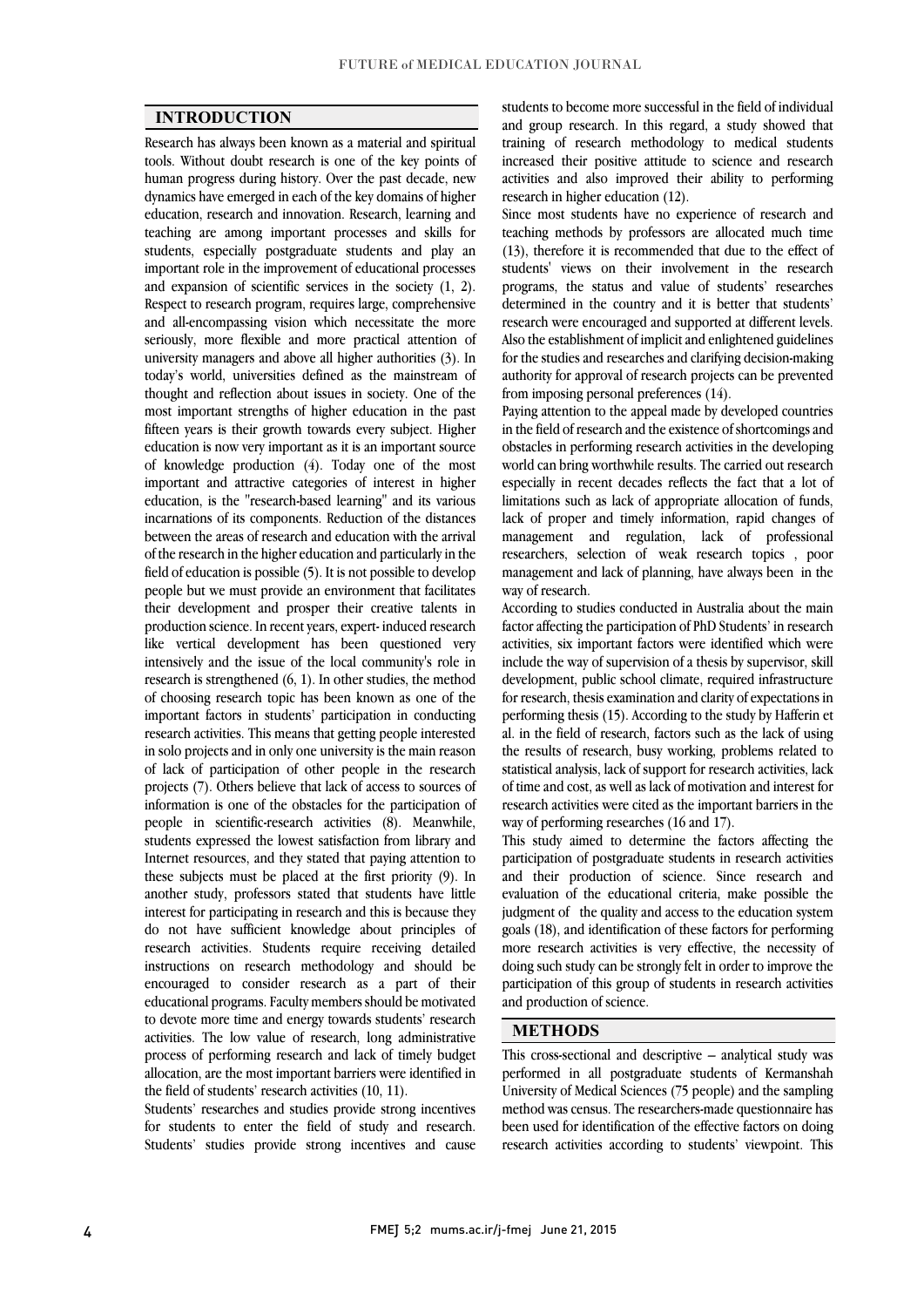questionnaire consisted of 42 questions and it has three parts. The first part included demographic data (10 items), the second part is about the evaluation of current research of students (14 items) and the third part is concerned with various effective factors on interest and participation of<br>students in research activities (18 items) students in research activities (18 items).

 The researchers-made questionnaire has been used for identification of the effective factors on doing research activities according to students' viewpoint. In this Low=1, Low=2, Average=3, High=4 and Very High=5). The main factors which were considered for this sector , including educational and research facilities, professors, scientific and research experience and other factors (Table 1). The Cronbach's alpha coefficient of 0.85 was obtained. For triple and two group variables we used Kruskal-Wallis and Mann-Whitney U tests respectively. Also  $\ddot{\ }$  identify the effective factors as well as order priority of these questionnaire we used from 5-degree Likert Scale (Very organizational support (University), the role of university One-Sample T-test and Friedman test have been used to factors.

 To determine the content validity, multiple copies of questionnaires were given to professors of school of Public to their recommendations. To determine the reliability of the research tools, a questionnaire was given to 20 medical students and Cronbach's alpha coefficient of 85% was Health and the necessary amendments were made according

 calculated for all variables. In order to compare the views of students to identify the factors affecting level of interest and participation of students in research activities based on various demographic variables (such as gender, age, marital used Kruskal –Wallis test and for two group variables Mann- used one Sample T-test, to compare with the average or the number of cutting (equal to 5). Average comparison (cut-on)<br>was calculated in the form of  $(1 + 2 + 3 + 4 + 5 = 15)$  and then from the division of 15 to 5 the required number was obtained respectively, and finally to identify the most effective of the five studied variables in order of preference, Friedman test was used. All tests used in this study, were<br>exactled in a similar large large 0.05 j status, university, etc.), for the three groups variable Whitney U test was used. To identify effective factors, we number of cutting (equal to 3). Average comparison (cut-off) applied in a significant level of  $\alpha$  = 0.05.

## **RESULTS**

 Frequency of studied students according to the demographic variables were shown in Table 1, relative frequency<br>(percentage) of the effect of examined factors on the interest and participation of students in research activities based on the Likert scale were shown in Table 2. The role of education and research facilities in the involvement of postgraduate statents in research activities was  $5.5\%$   $7.5\%$ ,  $14\%$ ,  $24.7\%$ <br>and 48.7% respectively, which is very low, low, average, high and very high. Description of other important factors is listed variables were shown in Table 1, relative frequency students in research activities was 5.3% 7.3%, 14%, 24.7% in Table 2.

l

| Table 1. Main variables and sub-variables relevant to identify factors affecting the level of interest and participation<br>of postgraduate students in conducting research activities |                                                                                                                                                                                                                                                                                                                                                                                                                                                                                                                                                                                                                                                                                                                   |  |  |  |
|----------------------------------------------------------------------------------------------------------------------------------------------------------------------------------------|-------------------------------------------------------------------------------------------------------------------------------------------------------------------------------------------------------------------------------------------------------------------------------------------------------------------------------------------------------------------------------------------------------------------------------------------------------------------------------------------------------------------------------------------------------------------------------------------------------------------------------------------------------------------------------------------------------------------|--|--|--|
| The Main Elements to Identify Affective<br><b>Factors on the Level of Interest and</b><br><b>Participation of Post Graduate Students in</b><br><b>Conducting Research Activities</b>   | <b>The Sub Variables</b>                                                                                                                                                                                                                                                                                                                                                                                                                                                                                                                                                                                                                                                                                          |  |  |  |
| <b>Educational and Research Facilities</b>                                                                                                                                             | 1. Access to the high speed Internet and databases proportional to the number of<br>students<br>2. The presence or absence of chemicals in the laboratories of the University<br>3. The presence or absence of advanced laboratory equipment<br>4. The process of purchasing advanced laboratory equipment from outside the<br>country or out of province companies                                                                                                                                                                                                                                                                                                                                               |  |  |  |
| Organizational Support (University)                                                                                                                                                    | 1. Financial support of the university and other organizations<br>2. The process of approval of research projects at the University (for the time being)<br>3. knowing the research activities prizes and grants (e.g. admission to brilliant<br>talent student cores in the university, being university and country top students,<br>receiving top ratings in various festivals, facilitate the continuation of higher<br>education, etc.)<br>4. Being the member of the students' research committee in the university and<br>participate in the program of this committee.<br>5. The research priorities suggested by the university Vice Chancellor for research<br>6. Bonus dedicated to published articles |  |  |  |
| The Role of University Professors                                                                                                                                                      | 1. Academic rank of professors (assistant, associate professor, full professor)<br>2. Scientific capabilities of professors<br>3. How encouraging are the professors<br>4. Close and friendly relationship between faculty members and students<br>5. Assign a part of the final grade of practical and theoretical courses for research<br>activities by students<br>6. Propose a new research areas by professors                                                                                                                                                                                                                                                                                               |  |  |  |
| Scientific and Research Experience                                                                                                                                                     | 1. Participation in workshops related to research activities (such as basic and<br>supplementary research, SPSS, writing article, etc.)<br>2. Participation in scientific-research conference and Congress                                                                                                                                                                                                                                                                                                                                                                                                                                                                                                        |  |  |  |
| Other Factors                                                                                                                                                                          | 1. Factors (lack of time) as a barrier in performing research activities<br>2. The process of acceptance of an article in scientific journals, especially in terms<br>of time                                                                                                                                                                                                                                                                                                                                                                                                                                                                                                                                     |  |  |  |

٦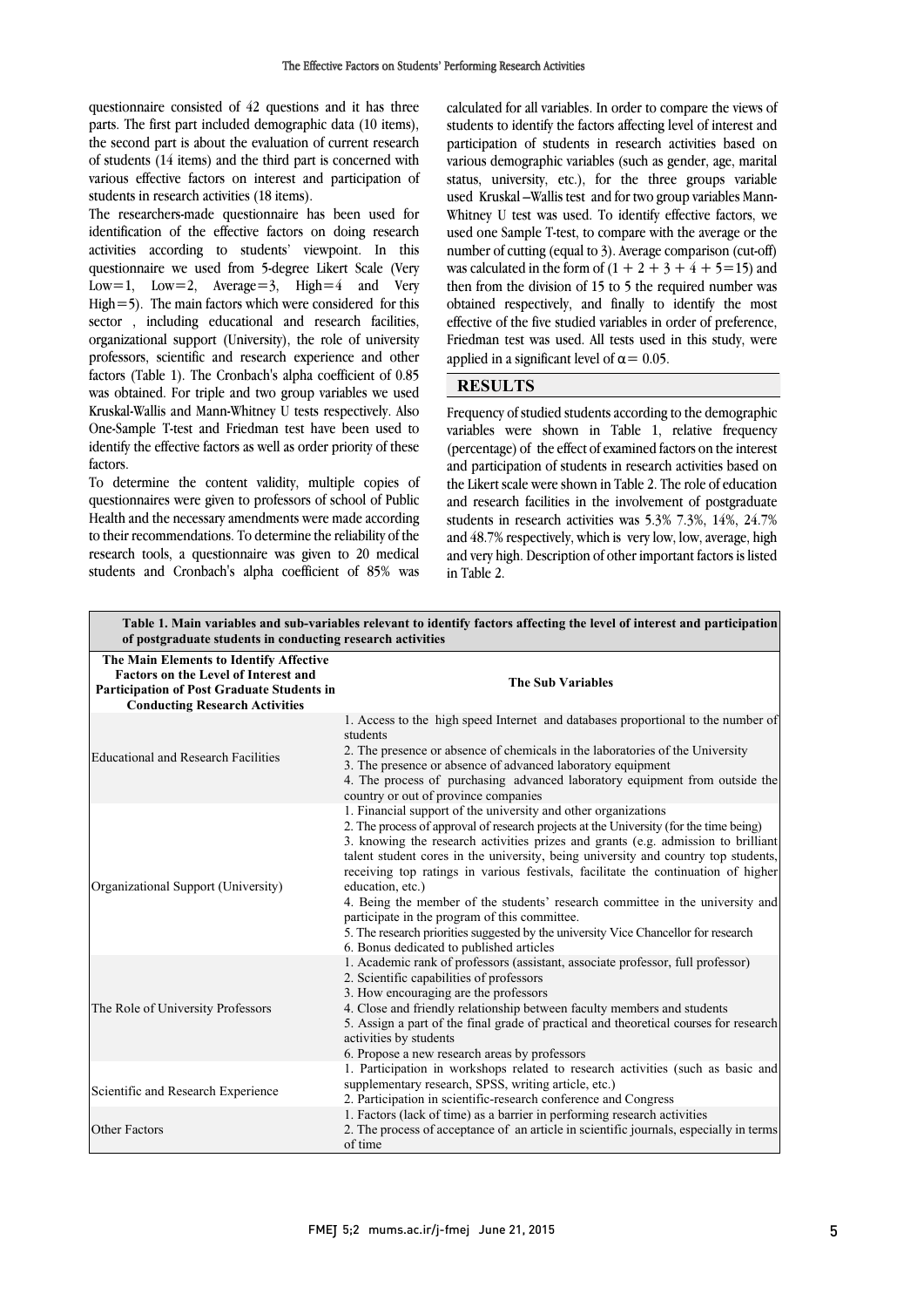l

Į Table 2. Relative frequency (percentage) of effective factors on the interest and participation of students in conducting<br>research activities (n–75) research activities (n=75)

| <b>Factors Affecting the Level of Interest and</b>      | <b>Effectiveness</b> |      |         |      |           |  |
|---------------------------------------------------------|----------------------|------|---------|------|-----------|--|
| <b>Participation of Students in Research Activities</b> | Very poor            | Poor | Average | High | Very high |  |
| Educational and Research Facilities                     | 5.3                  | 7.3  | 14      | 24.7 | 48.7      |  |
| Organizational Support (University)                     | 4.3                  | 5.9  | 20.5    | 33.1 | 36.3      |  |
| Other Factors ***                                       | 8                    | 7.3  | 16.7    | 36   | 32        |  |
| Scientific and Research Experience                      | 1.3                  | 7.6  | 32.4    | 34.2 | 24.4      |  |
| The Role of Professors as Incentives                    | 7.5                  | 10.9 | 27.5    | 29.9 | 24.3      |  |
|                                                         |                      |      |         |      |           |  |

\*\*\* Other factors means parameters such as the process of various articles approval in scientific journals and conferences, especially  $\overline{a}$ in terms of time, the factors of lack of time and busy working are the barrier for conducting educational and research activities.

 Table 3. Comparison of the Effect of Various Factors on the Interest and Participation of Students in Research **Activities** 

| <b>Factors Affecting the Level of</b><br><b>Interest and Participation of</b><br><b>Students in Research Activities</b> | Mean | Standard<br><b>Deviation</b> |  | <b>P-value</b> (Comparison of Influence of Each<br>Minimum Maximum Factor or Average Compared with the Cut-off<br>Point ** (Equal to 3) Using One-Sample T-test)                                                                                       |
|-------------------------------------------------------------------------------------------------------------------------|------|------------------------------|--|--------------------------------------------------------------------------------------------------------------------------------------------------------------------------------------------------------------------------------------------------------|
| Educational and Research Facilities                                                                                     | 4.04 | 1.18                         |  | >0.001                                                                                                                                                                                                                                                 |
| Organizational Support (University)                                                                                     | 3.91 | 1.08                         |  | > 0.001                                                                                                                                                                                                                                                |
| Other Factors ***                                                                                                       | 3.77 | 1.2                          |  | > 0.001                                                                                                                                                                                                                                                |
| Scientific and Research Experiences<br>experiences                                                                      | 3.73 | 0.96                         |  | > 0.001                                                                                                                                                                                                                                                |
| The Role of Professors as Incentive<br>incentives                                                                       | 3.53 | 1.18                         |  | > 0.001                                                                                                                                                                                                                                                |
|                                                                                                                         |      |                              |  | ***Other factors means parameters such as the process of various articles approval in scientific journals and conferences, especially<br>li est a e seu en a est an anti-santa de la seu a seu a a seu a seu a seu a seu a seu a seu a seu a de la seu |

 $\overline{a}$ in terms of time, the factors of lack of time and busy working are the barrier for conducting educational and research activities.

 The results showed that the effects of educational and research facilities on the interest and participation of posigraduate students in conducting research activities according to the semester  $(4<sup>th</sup>$  semester more than the second semester), the type of faculty (faculty of nursing and midwifery less the others), the presence or absence of activity in the previous degrees (students with research different age groups (older age group (31-37 years), more than other two age groups) indicated a significant difference  $(P>0.05)$  while in other variables, there was no significant postgraduate students in conducting research activities experience more than students without experience) and difference  $(P>0.05)$ .

 For other organizational support (university) for the variables of type of faculty (faculty of Public Health more than others), employment status (employed students more than unemployed one) and age group (age group of 31-37 more than others) showed a significant difference  $(P>0.05)$ difference (P>0.05). On the category of the effects of scientific and research experience only in the variable of faculty (faculty of nursing and midwifery more than others) there was a significant difference  $(P>0.05)$ . In relation to the as in the higher age group (31-37 years), was more than other while for the other variables, there was no significant role of professors there was a significant difference  $(P>0.05)$ age groups.

 Based on the results of the One-Sample T-test, all studied variables in the participation of post graduate students in of the impact of the studied factors on interest and participation of students in research activities was shown in research activities have been effective  $(P>0.05)$ . Comparison Table 3.

l

 Based on the results of Friedman statistical test, all the post graduate student in research activities (P>0.05) and this effectiveness was related to research and educational facilities, organizational support (university), other factors, scientific and experimental research , and the role of factors affecting the level of interest and participation of students in research activities using the Friedman test was studied variables have been effective on participation of professors as incentives, respectively. For prioritizing the shown in Table 4.

## DISCUSSION

 According to the results, students' opinion from different schools, in connection with the role of all examined variables (research and educational facilities, organizational support, etc.) on the interest and participation of post graduate  $(P>0.05)$  with each other. These differences of opinion can be due to the students' different field of study and also students in research activities, has significant difference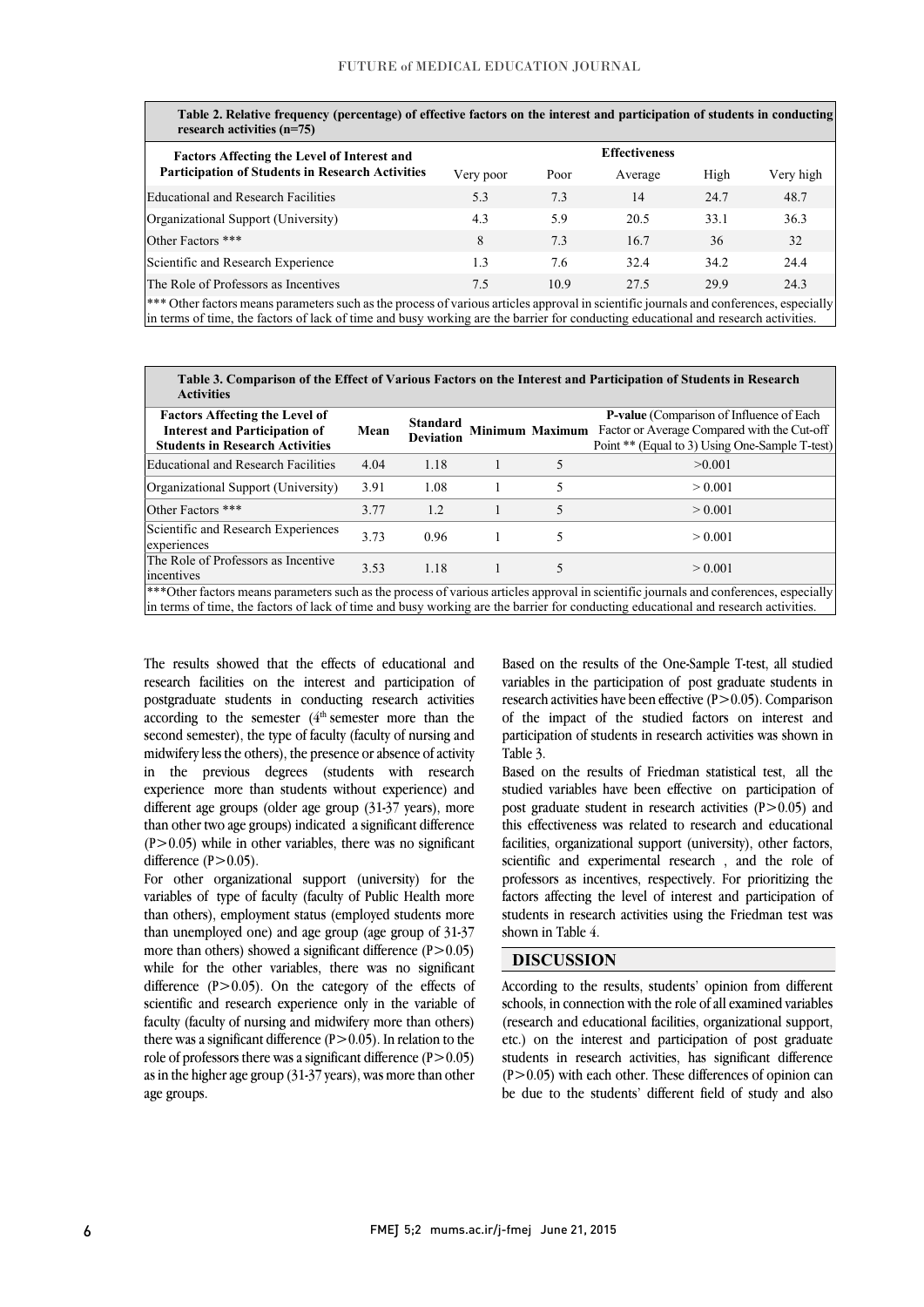|  | The Effective Factors on Students' Performing Research Activities |
|--|-------------------------------------------------------------------|
|--|-------------------------------------------------------------------|

| Table 4. Prioritize the Factors Affecting the Level of Interest and Participation of Students in Performing Research<br><b>Activities Using the Friedman Test</b> |                  |                          |         |  |  |  |
|-------------------------------------------------------------------------------------------------------------------------------------------------------------------|------------------|--------------------------|---------|--|--|--|
| <b>Factors Affecting the Level of Interest and Participation</b><br>of Students in Doing Research Activities                                                      | <b>Rank Mean</b> | <b>Order of Priority</b> | P value |  |  |  |
| Educational and Research Facilities                                                                                                                               | 3.51             | First                    |         |  |  |  |
| Organizational Support (University)                                                                                                                               | 3.11             | Second                   |         |  |  |  |
| Other Factors ***                                                                                                                                                 | 3.11             | Third                    | > 0.001 |  |  |  |
| Scientific and Research Experiences                                                                                                                               | 3.08             | Forth                    |         |  |  |  |
| The Role of Professors as Incentive                                                                                                                               | 2.19             | Fifth                    |         |  |  |  |
| ***Other factors means parameters such as the process of various articles approval in scientific journals and conferences, especially                             |                  |                          |         |  |  |  |

.<br>L  $\overline{1}$ Table 4. Prioritize the Factors Affecting the Level of Interest and Participation of Students in Performing Research

 in terms of time, the factors of lack of time and busy working are the barrier for conducting educational and research activities.

 different favorite field of research for each group of them, therefore, according to their field of study, they follow a specific research area and they need special educational and research facilities. They required different organizational support (especially financial support). So these differences affect their opinions towards participation in research activities (19).

For the variable of age groups, similar results with the variable of school were obtained, so that the students of different age group opinion, in relation to the role of all the variables on the amount of interest and the participation of post graduate students in performing research activities has significant differences with each other  $(P>0.05)$  and this means that people with a higher age (which have been mainly employed) understand the supportive role of agents in performing research activities better than others, because these people due to their career, they have been facing many executive and research activities so they are somehow familiar with the problems and its related factors, furthermore these experienced people can solve the problems properly. Consequently, they consider the role of factors influencing on the interest and participation more than the university newcomers (20, 21). In the study by Ramezani et al the results showed that there was no significant difference in the rate of participation and interest in research actives in Birjand medical students among different age groups (14). The different results of Ramezani study compared to this study is because in this research, studied students were all post graduate students and they had great differences with each other in the terms of age and experiences. While in the research by Ramezani et al, studied students were selected from different level of associate students to professional doctorate (non-graduate with no work experience related to their field of study), therefore they were at the same level of research experience. It should be noted that students of the faculty of nursing, understand the scientific gaps and deficiencies in their work environment more tangible than others, and probably for this reason they recognize the role of experiences in creating interest and participation in research activities more effective than other students.

 educational and research facilities on engagement of post graduate students.  $(P>0.05)$ . This can be because post In this study we found that students of different grades had statistically significant different opinions about the impact of

 graduate students of the last year (fourth semester), who are doing a thesis or other research projects (such as those who have experience of research activity in their previous degrees) compared to the second semester students who have not such experiences (such as those who have not know better the effective factors on research activities , so that their attitudes (fourth semester students and those who have research activities in their previous degrees) were different comparing to other groups in different studied experienced research activities in their previous degrees) variables (22).

The results of comparison of the mean of effect of interest and participation of students in research activities with the average of cut-off point which is equal to 3, Showed that the difference higher than the average (based on the Likert scale) mean of all five main studied variables are significantly  $(P > 0.05)$ .

 In fact, it can be said that all the five studied variables (research and educational facilities, organizational support professors as incentives and other factors) have significant influence in the level of interest and participation of students in research activities (average to high impact) and based on the results of the Friedman test, the extent of this organizational support (university), scientific and research experiences, other factors and the role of professors, (University), scientific and research experience, the role of impact related to research and educational facilities, respectively.

Given that educational facilities and especially research activities, therefore in the case of lack of chemicals materials, less equipped laboratory or a lack of advanced laboratory equipment, new or applied research cannot be carried out. based on the results of this study, the responsibility of the<br>university vice Chancellor for research and technology can play an effective role on the research activities of post graduate students. Financial support for conducting of research and grants and financial concessions to students who are more active than others, activate the student<br>research Committee of university (such as approval of student research scheme, by the Committee and the holding of workshops related to the research activities such as preliminary and supplementary methods, writing articles, asing or 33), providing supporting factory for students and to<br>encourage them to participate in the various congress are facilities are one of the main foundations of research Based on the results of this study, the responsibility of the who are more active than others, activate the student using SPSS), providing supporting facility for students and to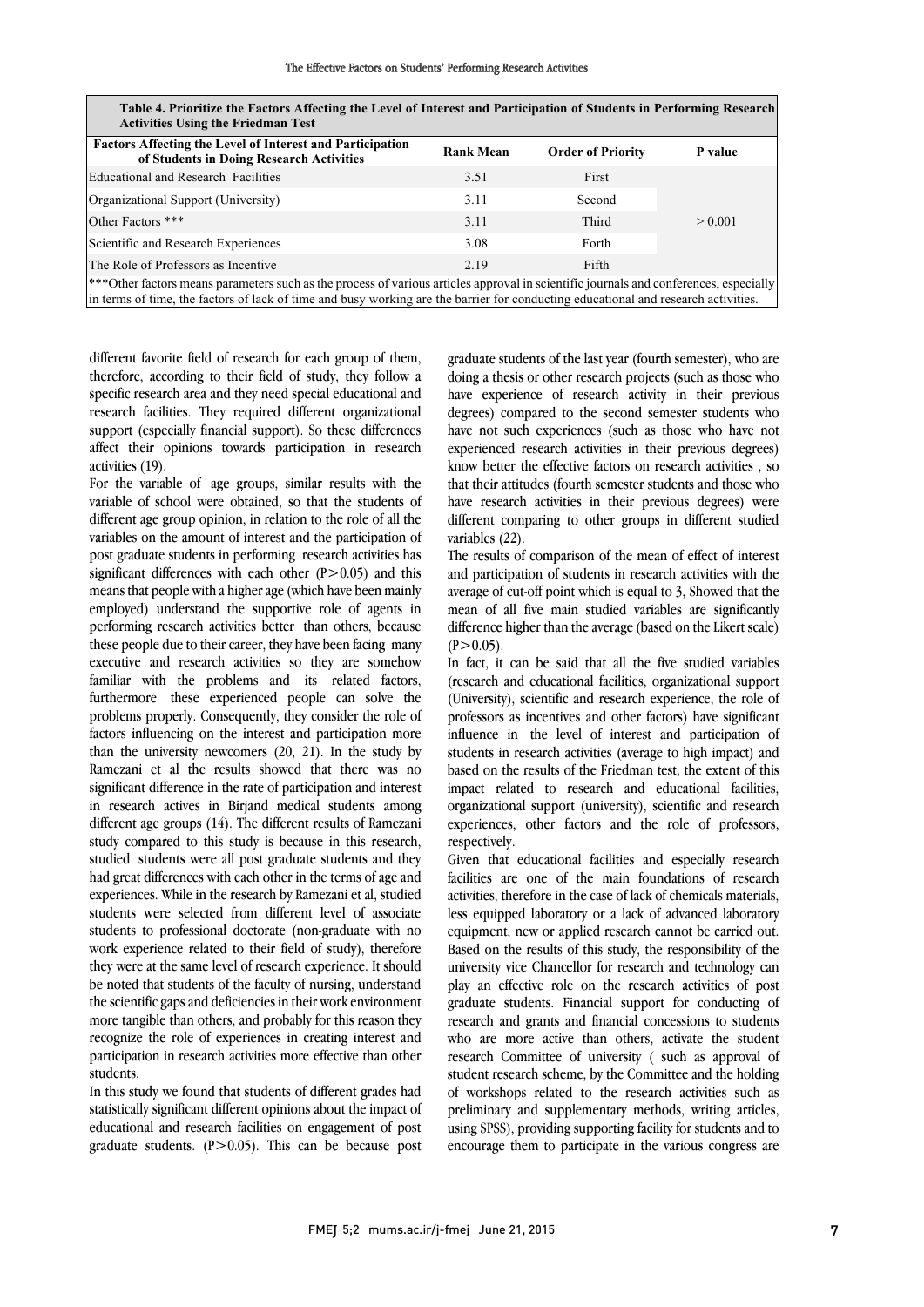the efforts which the supporting organization (University)  $\overline{\phantom{a}}$ can be done for the progress of post graduate students<br>research activities  $(23)$ research activities(23).

 The results of this study are consistent with other studies. Ramezani and colleagues demonstrated that teaching and research facilities for students is an important role in carrying out research activities. As 83%, 3/87 and 3/56 percent of students, respectively, laboratories, research centers and the Internet and computers to do research<br>estimities are effective  $(14)$ activities are effective (14).

The results of this study were correlated with other studies. Ramezani et al in their study showed that based on students' opinion, educational and research facilities have the effective role on conducting research activities. As 83%, 87.3% and 56.3% of students believed that laboratory, research centers and the center of the internet and the computer were the most important effective factors on performing research<br>activities among students (14) activities among students (14).

 Based on the study by Hafferin et al, some factors such as not using the results of research, busy working, the problems related to statistical analysis, lack of support for research activities, lack of time and research budget, as well as lack of motivation were the most important obstacles which have Javadian in his study evaluates the research problems in students and reported that the improper educational and management system, lack of research budget and lack of facilities as well as lack of motivation are the main research been noted in conducting research activities (16). While problems (24).

 Badi alzaman Maki Al-Agha in his study revealed that organizational issue is one of the inhibiting factors of research motivation in this group compared to the graduate faculty is due to organizational factors. This research also has shown that university material and spiritual support of performing research activities for doctoral faculty. And lack of researchers would be increased the research activities (3).

 Study of kooraki et al. showed that the factors impacting on research activities particularly writing scientific articles, were including busy working in education, training or treatment, the barriers of conducting original research, publication of long time and lack of sufficient proficiency in English, respectively (21).

 According to the results, it can be said that students of different faculty (different academic fields) have different it is suggested that authorizes considered particular research facilities and accommodations based on students' potential for performing research activities. In addition it should be considered the role of educational and research facilities and institutional support as the two most influential factors in conducting research activities. Therefore, it is suggested that the provision of hardware and software equipment the Internet and various databases), equipping the research laboratory with advanced devices for scientific research, and also providing university financial support for research activities considered as the most effective parameters for encouraging students to involve in research activities. Besides, more benefits should be considered for researcher students and make them aware of these benefits in order to  $\overline{a}$ level of requirements for performing research activities, and appropriate to the number of students (with fast access to take less courses and focus on doing research.

### ACKNOWLEDGEMENTS

 The authors would also like to show their gratitude to the vice chancellor for the financial support.

 Research committee approval and financial support: This Kermanshah University of Medical Sciences, Department of Research and Information Technology with the code of 90282. Conflict of Interest: The authors declare that they have no article is the result of a research project approved by the conflict of interests.

#### **REFERENCES**

1. Behzad H, Davar Panah M. Evaluation affecting factors on research experience of graduate students at Mashhad Ferdowsi University. Journal of educational sciences and psychology 2008; 36: 227-50. [In Persian].

2. Park H, Leydesdorff L. Longitudinal trends in networks of university–industry– government relations in South Korea: The role of programmatic incentives. Research policy 2010; 39: 640-9.

3. Maki al-Agha B. Barriers and facilitators of research in Islamic Azad University in order to provide scientific solutions to promote research at the university. Journal of new idea in of educational sciences 2007; 3: 101-10. [In Persian].<br>4 Hos

4. Hosseinpour M. Inhibiting factors of research activity of member's faculty of humanities field. Journal of new findings in psychology 2011; 9: 79-95. [In Persian].

İ **.** 

 $N_{\rm c}$  there be an agreed basis for it? Psychol Educ Rev 2002; 26(2): 3-9. 5. Entwistle N. Research-based university teaching. What is it and could

 6. Kamali MB. Participatory research: approaches, experiences and suggestions. 217-47. [In Persian]. Journal of rural and development 2006; 4:

 7. Hosienpor M. Pathology research of faculty of humanities felids. Journal of research in Islamic University 2012; 50: 46-64. [In Persian].

 8. Kotrlik J, Bartlett J, Higgins C, Williams H. Factors associated with research productivity of Agricultural Education National Agricultural Education Research Conference, December, 2002, 195-206. Faculty. Proceeding of the 28th Annual

 9. Sharafi K, Safari y, Ziaei m. Prioritizing factors affecting students' satisfaction with

 educational quality in Kermanshah University of Medical Sciences. Future of medical education journal 2014; 4(2): 9-14.

 $\overline{a}$ 

medical education journal 2014; 4(2): 9-14.<br>10. Mehralizadeh S, Vakili A, Hosseini M. View of Semnan University of Medical Sciences faculty of research and student research. Journal of Yazd medical education of development and research center 2011; 1:<br>11.16. the Persian l 11-16. [In Persian].

 11. Feaali S, Pezeshkirad GR, Chizari M. Affecting factors evaluation of student participation in research activities and and planning in higher education 2008; 4: 94 knowledge production. Journal of research 107. [In Persian].

 12. Murdoch-Eaton D, Drewery S, Elton S, What do medical students understand by research and research skills? Identifying research opportunities within undergraduate Emmerson C, Marshall M, Smith JA, et al. projects. Med Teach 2010; 32(3): e152-60.